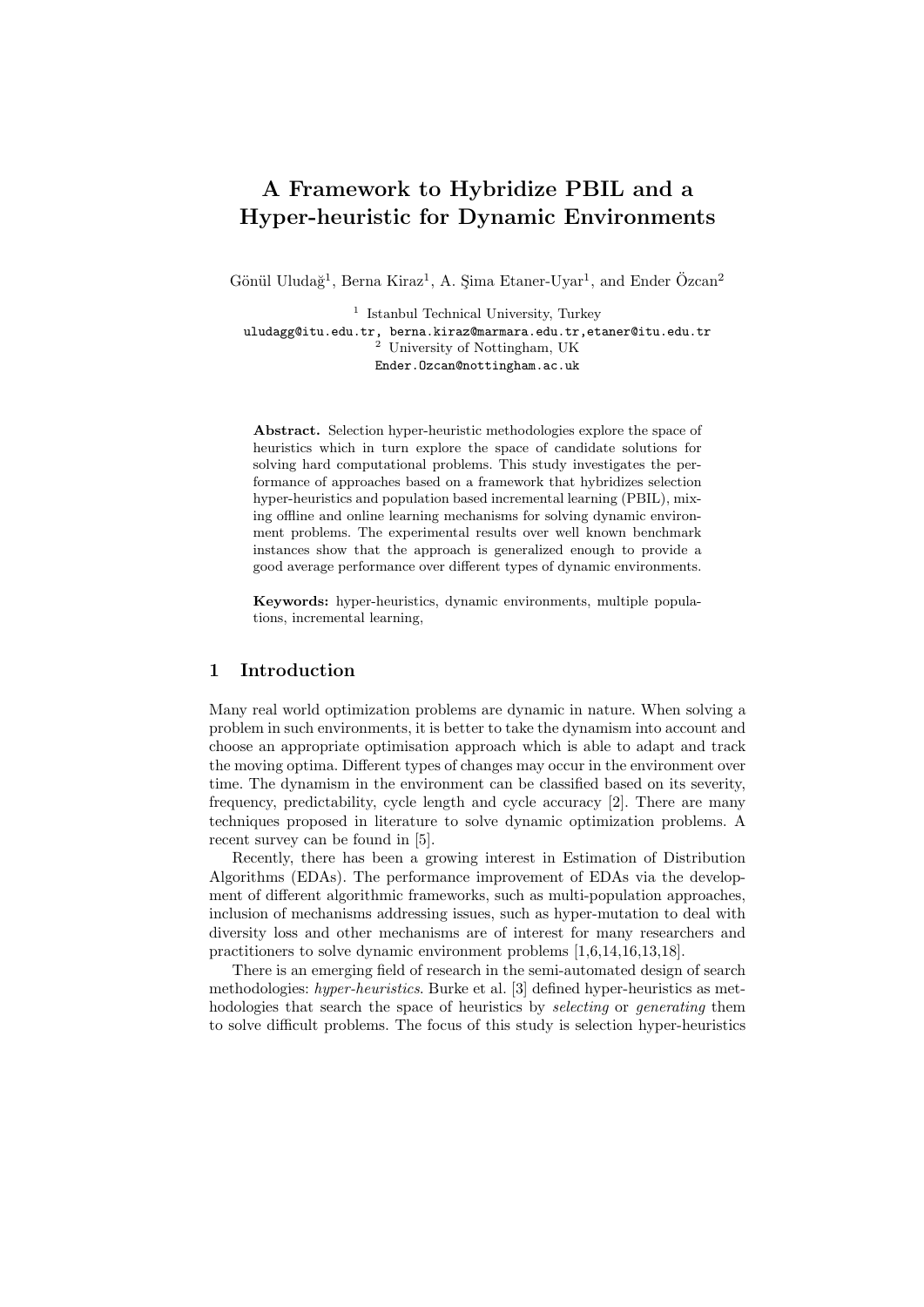which attempt to improve an initially generated candidate solution iteratively through *heuristic selection* and *move acceptance* stages [4,10]. In this paper, we will use *hyper-heuristics* to denote *selection hyper-heuristics*. Ozcan et al. [11] proposed a hyper-heuristic framework for dynamic environments for the first time, to the best of the authors' knowledge. Empirical evidence suggests that hyper-heuristics are effective solvers in dynamic environments for real valued optimisation [7] as well as combinatorial optimisation [8].

Although variants of EDAs have been proposed to solve dynamic environment problems, it has been observed that there is almost no single approach that performs consistently well across different types of dynamic environments. This is mostly because different types of methods are capable of handling particular types of changes relatively better than others in such environments.

In this study, inspired from previous studies, we investigate the performance of a general framework which is based on a bi-population approach hybridizing a variant of EDA, in particular PBIL, and a selection hyper-heuristic across some well known benchmark functions. The goal of the study is to enhance the performance of PBIL enabling this approach to handle any given type of change dynamic and hence, raise its level of generality. The framework can combine any EDA based approach with any type of selection hyper-heuristic. We utilize an offline learning mechanism to detect the useful operators (or operator components) for different environments and then use an online learning selection hyper-heuristic to select the best operator at a given time during the search process while solving an unseen instance. The following sections discuss the details of the proposed framework.

## **2 Proposed Framework**

In this study, we propose a new framework exploiting the advantages of hyperheuristics and multi-population approaches. The framework can combine any multi-population EDA with selection hyper-heuristics. Here we propose *hyperheuristic based multi-population PBIL* (HH-PBIL2), which is based on SPBIL2 introduced in [18]. SPBIL2 is a bi-population standard PBIL (SPBIL) algorithm.

Kiraz et al. [7], show that heuristic selection methods with learning, namely choice function and reinforcement learning (see [10] for details) outperform others. Both incorporate some form of a scoring mechanism. In choice function, when scoring a heuristic, the difference between the fitness values of the offspring and the current candidate solution is taken into account. In a dynamic environment setting, this means that whenever a change occurs, the current candidate solution has to be re-evaluated in the new environment. For the proposed approach this involves re-evaluating all the candidate solutions in the current population, which is computationally ineffective. Therefore, we do not use choice function as a heuristic selection method. In reinforcement learning (RL) [9] heuristic selection method, each low-level heuristic has a utility score. The scores of each heuristic are initialized to the same value and updated during the search process based on its performance. At each step, the low-level heuristic with the maxi-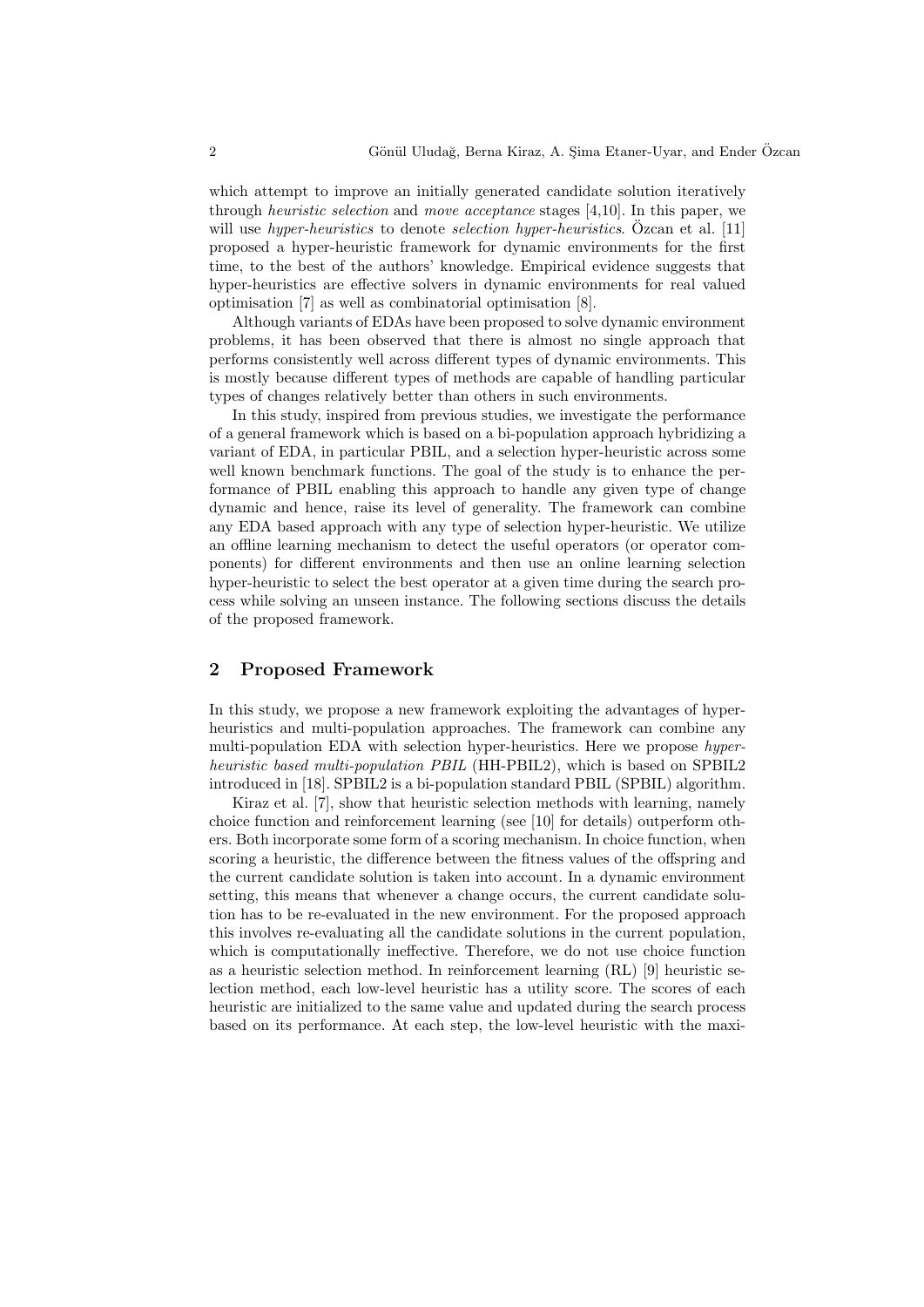mum score is selected. If the selected heuristic produces a better solution than the previous one, it is rewarded by increasing its score, otherwise it is penalized by decreasing it. The scores are restricted to vary between predetermined lower and upper bounds.

In SPBIL, a posterior probability distribution model of promising solutions is built using statistical information obtained from the population of solution candidates. This is termed as a *probability vector*, which is used to create a population of solutions through sampling at each iteration. In SPBIL2, the population is divided into two sub-populations. Each sub-population is sampled from its own probability vector. The two probability vectors are evolved in parallel for a given maximum number of generations. As in SPBIL, the first probability vector  $\overrightarrow{P}_1$  is initialized with the central probability vector, and the second probability vector  $\overline{P}_2$  is initialized randomly. The size of the initial sub-populations are equal. After all candidate solutions are evaluated, sub-population sample sizes are slightly adjusted within the range of  $[0.3 * n, 0.7 * n]$ . Then, each probability vector is learnt towards the best solution(s) in the relevant sub-population. Similar to SPBIL, mutation is applied to both probability vectors before sampling. Details of SPBIL2 can be found in [18,17].

The approach proposed in this paper (HH-PBIL2) consists of two phases. In the first phase, probability vectors corresponding to a set of different environments are learned offline, using SPBIL. Then, those learned probability vectors are stored for later use. In the second phase, the probability vectors serve as low-level heuristics for the RL based hyper-heuristic.

HH-PBIL2 is proposed to enhance the performance of SPBIL2 in dynamic environments. As in SPBIL2, the population is divided into two sub-populations and two probability vectors are used in parallel. The first probability vector  $P_1$ is again initialized with the central probability vector, but the second probability vector  $\overrightarrow{P}_2$  is selected randomly from the previously stored probability vectors. Each sub-population is sampled independently using the relevant probability vector. The first probability vector  $\overrightarrow{P}_1$  is learned towards the best solution candidate(s) in the first population. There is no online learning step for the second probability vector  $\vec{P}_2$ . At each iteration, RL heuristic selection mechanism selects the probability vector with the largest score from among the previously stored probability vectors and this probability vector is assigned as  $\overline{P}_2$ . The score update scheme for the RL heuristic selection method is explained above.

We used two variants of HH-PBIL2 which differ in the information used to update a low-level heuristic's score. In the first variant, RL-PF, the best performing candidate solution(s) from the two populations combined, are used to update the score. In the second variant, RL-P2, the best performing solution candidate(s) from only the second population is used to update the score.

Similar to SPBIL2, after the candidate solutions are evaluated, the next population sizes are slightly adjusted. However, mutation is applied only to  $\overline{P}_1$ . Then, two sub-populations are sampled based on the relevant probability vectors. The approach repeats the cycle until some termination criteria are met. The pseudocode of HH-PBIL2 is shown in Algorithm 1.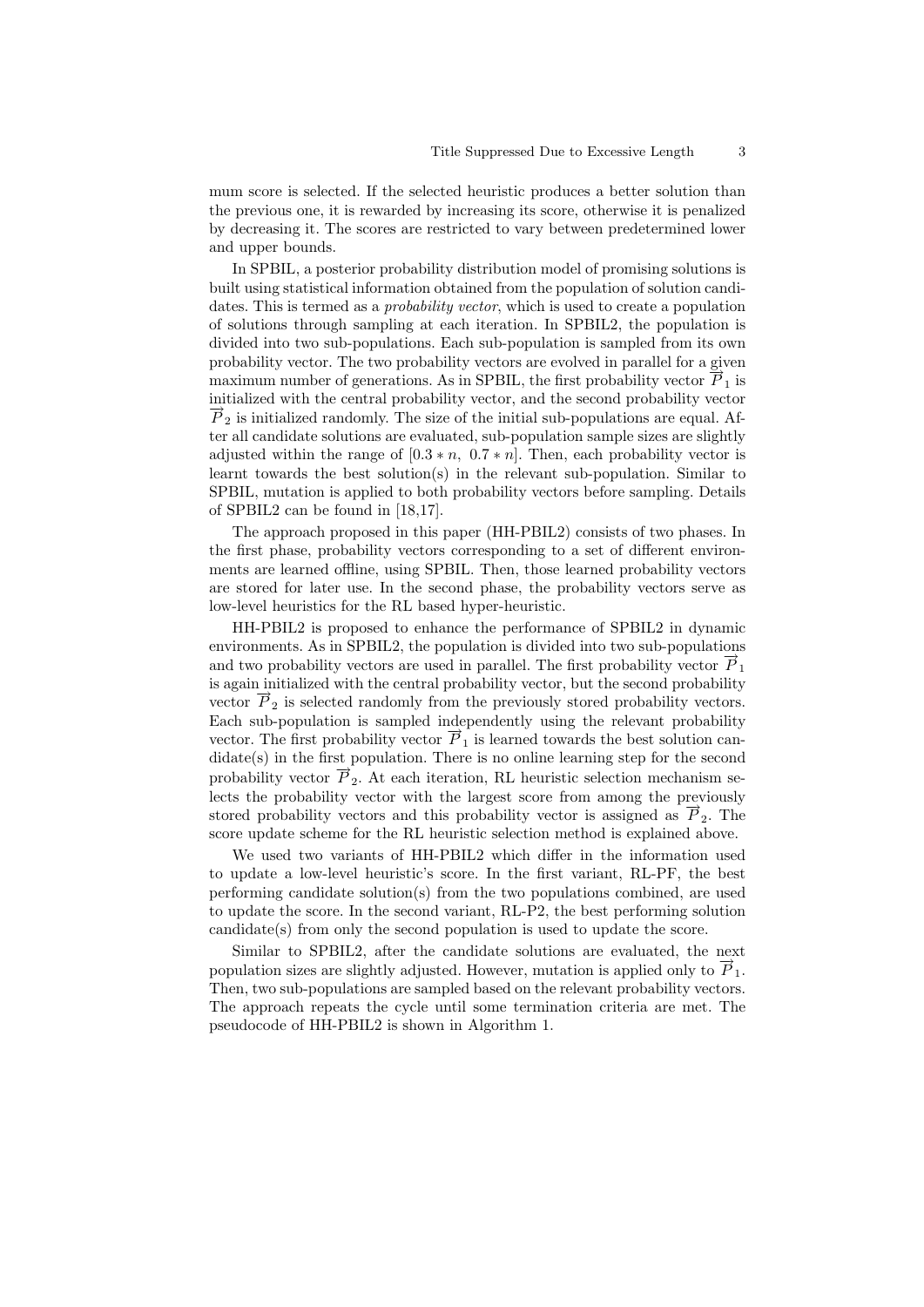**Algorithm 1** Pseudocode of the proposed approach HH-PBIL2.

1:  $t := 0$ 2: initialize  $\vec{P}_1(0) := 0.5$ 3:  $\vec{P}_2(0)$  is selected from RL randomly  $4: S_1(0) := sample(\overrightarrow{P}_1(0))$  and  $S_2(0) := sample(\overrightarrow{P}_2(0))$ 5: **while** (*termination criteria not fulfilled*) **do**<br>6: evaluate  $S_1(t)$  and evaluate  $S_2(t)$ 6: evaluate  $S_1(t)$  and evaluate  $S_2(t)$ <br>7: adjust next population sizes for  $\overline{I}$ 7: adjust next population sizes for  $\overrightarrow{P}_1(t)$  and  $\overrightarrow{P}_2(t)$  respectively<br>8: place *k* best samples from  $S_1(t)$  and  $S_2(t)$  into  $\overrightarrow{B}(t)$ <br>9: **if**  $(RL-PF)$  **then** 8: place *k* best samples from  $S_1(t)$  and  $S_2(t)$  into  $\vec{B}(t)$ <br>9: **if**  $(RL-PF)$  **then** 10: send the best fitness value from the whole population to RL<br>11: end if<br>12: if  $(RL-P2)$  then 11: **end if** 12: **if** *(RL-P2)* **then** 13: send the best fitness value from the second population to RL<br>14: end if 14: **end if**<br>15: **learn**  $\overline{I}$ 15: learn  $\vec{P}_1(t)$  toward  $\vec{B}(t)$ <br>16: mutate  $\vec{P}_1(t)$ mutate  $\vec{P}_1(t)$ 17:  $\vec{P}_2(t)$  is selected with maximum score from RL<br>18:  $S_1(t) := sample(\vec{P}_1(t))$  and  $S_2(t) := sample(\vec{P}_2(t))$ 18:  $S_1(t) := sample(\overrightarrow{P}_1(t))$  and  $S_2(t) := sample(\overrightarrow{P}_2(t))$ 19:  $t := t + 1$ 20: **end while**

# **3 Experimental Design**

In the experiments, the proposed approaches RL-PF and RL-P2 are compared with SPBIL and SPBIL2. The original source codes which we compared are taken from Yang's web site<sup>3</sup>. Our approaches are implemented based on SPBIL2. These two techniques are briefly explained in section 2.

All approaches are applied to three Decomposable Unitation-Based Functions (DUFs). All DUFs are composed of 25 copies of 4-bit building blocks. Each building block is denoted as a unitation-based function  $u(x)$  which gives the number of ones in the corresponding building block. Its maximum value is 4. The fitness of a bit string is calculated as the sum of the  $u(x)$  values of the building blocks. The optimum fitness value for all DUFs is 100. The DUFs can be formulated as follows [13].

$$
f_{DUF1} = u(x) \qquad f_{DUF2} = \begin{cases} 4 \text{ , if } u(x) = 4 \\ 2 \text{ , if } u(x) = 3 \\ 0 \text{ , if } u(x) < 3 \end{cases} \qquad f_{DUF3} = \begin{cases} 4 \text{ , if } u(x) = 4 \\ 3 - u(x) \text{ , if } u(x) < 4 \end{cases}
$$

*DUF*1 is the *OneMax* problem whose objective is to maximize the number of ones in a bit string. *DUF*2 has a unique optimal solution surrounded by four local optima and a wide plateau with eleven points having a fitness of zero. *DUF*2 is more difficult than *DUF*1. *DUF*3 is fully deceptive [18].

The XOR dynamic problem generator [15,17] is applied to the three DUFs to obtain dynamic test problems. The XOR generator can create a dynamic environment problem with varying degrees of difficulty from any binary-encoded stationary problem using a bitwise exclusive-or (XOR) operator. Given a function  $f(x)$  in a stationary environment and  $x \in \{0,1\}^l$ , the fitness value of the x at a given generation *g* is calculated as  $f(x, g) = f(x \oplus m_k)$ , where  $m_k$  is a binary mask for *k th* stationary environment and *⊕* is the XOR operator. Firstly,

<sup>3</sup> http://www.brunel.ac.uk/ csstssy/publications.html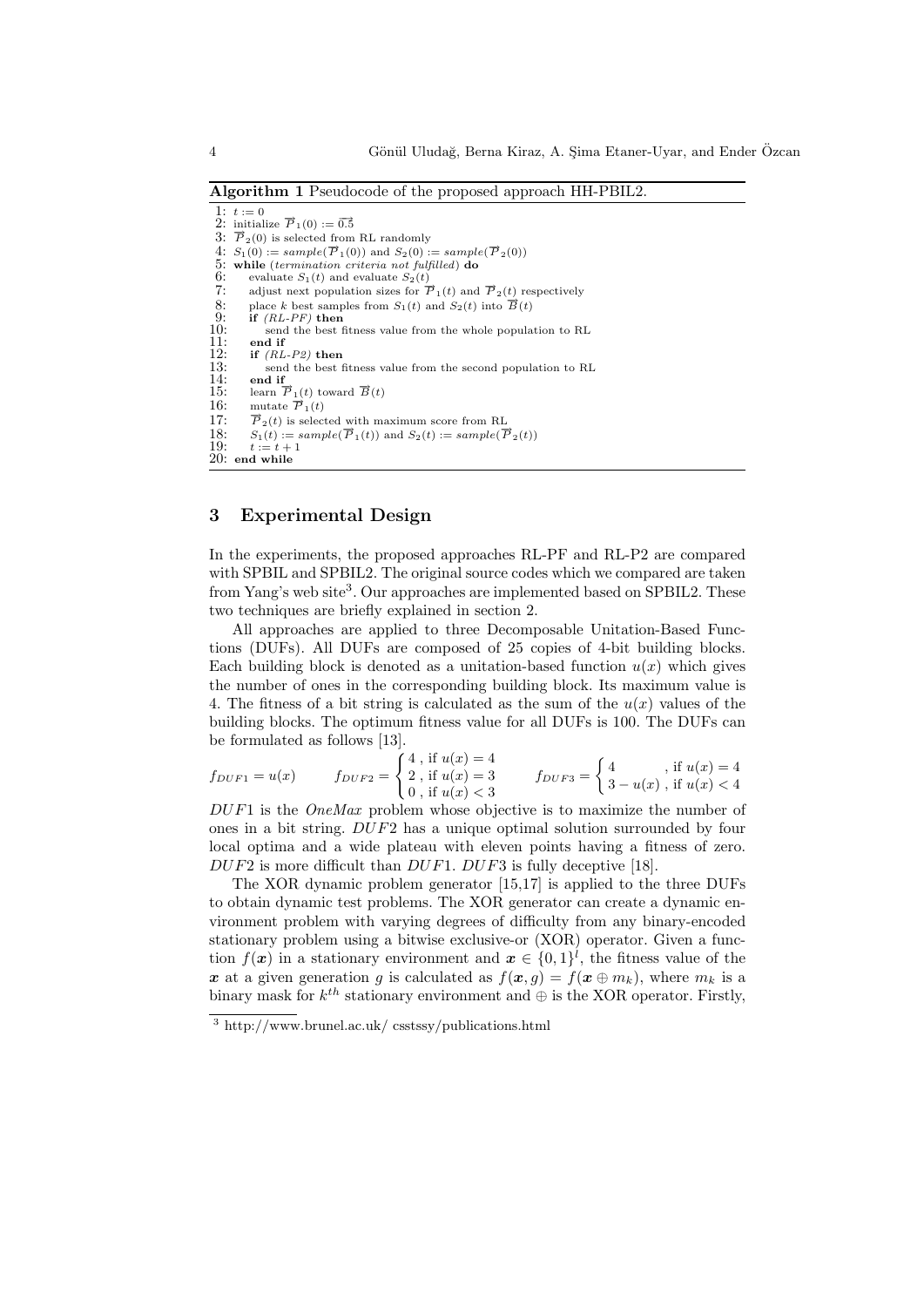the mask *m* is initialized with a zero vector. Then, every  $\tau$  generations, the mask *m*<sup>*k*</sup> is changed as  $m_k = m_{k-1} ⊕ t_k$ , where  $t_k$  is a binary template.

SPBIL, SPBIL2 and HH-PBIL2 share some common settings which are used as suggested in [18]. The problem consists of 25 building blocks, therefore solution candidates are of length 100. Mutation rate is 0*.*02 and mutation shift is 0*.*05. The learning rate  $\alpha$  is taken as 0.25 and 3 best candidate solutions are used in the online learning of probability vectors. The population size for SPBIL is set to 100. For SPBIL2 and HH-PBIL2, each sub-population size is initialized as 50 and they are allowed to vary between 30 and 70. In RL, score of each heuristic is initialized to 15 and allowed to vary between 0 and 30. If the selected heuristic yields a solution with an improved fitness, its score is increased by 1, otherwise decreased by 1. The RL settings are taken as recommended in [12].

In the first phase of HH-PBIL2, probability vectors corresponding to a set of different environments are learned offline using SPBIL. To generate different environments using the XOR generator, a set of *M* XOR masks are randomly generated. Then, for each mask (i.e. environment), SPBIL is executed for 100 independent runs where each run consists of 10*,* 000 generations. During offline learning, each environment is stationary. At the end, for each environment, the probability vector producing the best solution found so far over all runs is stored. These vectors are used in in all the rest of the experiments.

This study considers the frequency of changes *τ* , severity of changes *ρ* and cycle length *CL* as the type of changes in the environment. In the cyclic environments, we assume that environments return to their previous locations exactly. None of the tested methods require that the time of a change is known.

As a result of some preliminary experiments, we determined the change periods as 50 generations for low frequency (LF), 25 generations for medium frequency (MF) and 5 generations for high frequency (HF) for DUF1 and DUF2. The change periods for DUF3 are determined as 100 generations for LF, 35 generations for MF and 10 generations for HF. In convergence plots, these settings for LF, MF and HF correspond respectively to stages where the algorithm has been converged for some time, where it has not yet fully converged and where it is very early on in the search. In addition, the severity of changes are chosen as 0*.*1 for low severity (LS), 0*.*2 for medium severity (MS), 0*.*5 for high severity (HS), and 0*.*75 for very high severity (VHS) for random dynamic environments. These are determined based on the definition of the XOR generator. For cyclic dynamic environments, the cycle lengths *CL* are selected as 2, 4 and 8. To construct cyclic environments, the masks representing the environments are selected among the randomly generated *M* masks used in the offline learning phase of HH-PBIL2. For each run of the algorithms, 128 changes occur after the initial environment. Therefore, the maximum number of generations is calculated as *maxGenerations* = *changeF requency ∗ changeCount*. We performed experiments to explore the effects of the severity and the frequency of the changes on the performance of the approaches for randomly changing environments, and the effects of the cycle length and the frequency of the changes on the performance of the approaches for cyclic environments.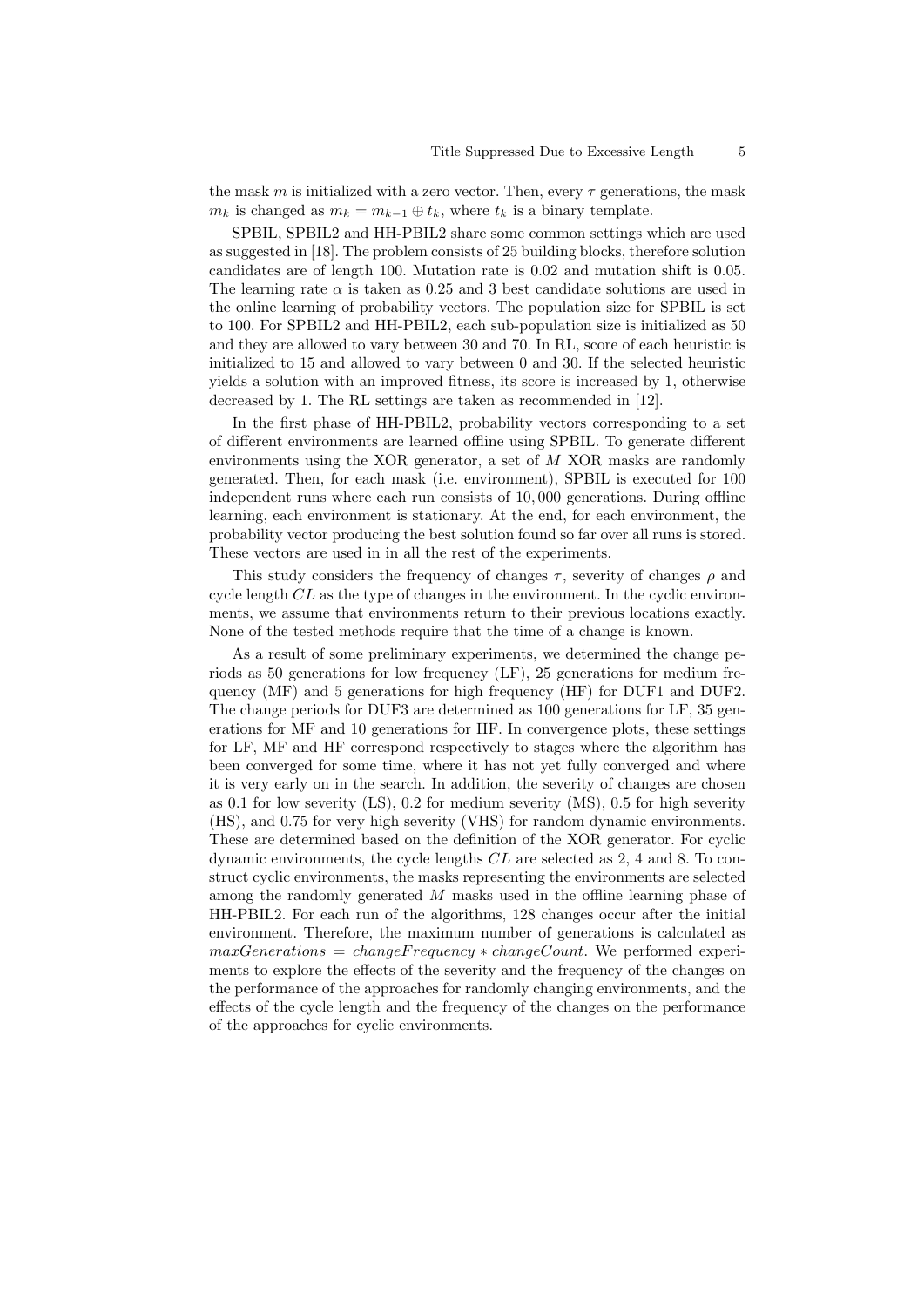In order to compare the performance of the algorithms, the results are reported in terms of the offline error [2], calculated as the cumulative average of the errors of the best candidate solutions found so far. The error of a candidate solution is calculated as the difference of its fitness value from the fitness value of the optimum solution at each time step. Fitness values are calculated using the corresponding DUF definitions given above. In all our experiments, while the location of the global optimum may change, its fitness value remains the same and is 100 for all time steps. An algorithm solving a dynamic environment problem aims to achieve the least overall offline error value obtained at the end of a run. All reported results are averages over 100 independent runs. Anova and Tukey's HSD tests are applied to the results at a significance level of 95% to test for statistically significant differences.

### **4 Results and Discussion**

All test results are summarized in Table 2 for randomly changing environments and in Table 3 for cyclic environments on all DUFs. The values in the tables show the offline errors achieved at the end of a run, averaged over 100 runs. Due to lack of space, the statistical significance comparison tables are not given in the paper<sup>4</sup>.

Firstly, we analyze the effects of the learned probability vector counts (M) on HH-PBIL2 in both randomly changing and cyclic environments. We experimented with M values of 8*,* 16*,* 32*,* 64. The results of the ANOVA and Tukey's HSD tests for statistical significance at a 95% confidence level are reported in Table 1. In the table, each entry shows the total number of times the approach achieves the corresponding significance state  $(s+, s-, \geq)$  over the others on the three DUFs for different change severity and frequency settings in randomly changing environments and for different cycle length and change frequency settings in cyclic environments. Here, the following notation is used: Given A vs B, *s*+ (*s−*) denote that A (B) is performing statistically better than B (A), while  $A \geq B$  ( $A \leq B$ ) indicates that A (B) performs slightly better than B (A) and this performance difference is not statistically significant. From the table, we can see that  $M = 8$  is better overall for the tested environments under all change settings. Therefore, in the tables 2 and 3, we only report the results for  $M = 8$ . The statistical significance tests show that the number of learned probability vectors does not significantly affect the performance of HH-PBIL2 variants for all change frequency-severity settings. However, for cyclic environments smaller M values give better offline error values.

Secondly, we analyze the performance of HH-PBIL2 in dynamic environments showing different change properties. Both for the randomly changing environments and the cyclic environments in all DUFs, SPBIL2 is significantly better than SPBIL, except for HF cyclic changes in DUF1 and DUF2 where the performance difference is not statistically significant. In the cyclic environments,

<sup>4</sup> Statistical significance comparison tables can be download from http://web.itu.edu.tr/etaner/ppsn2012 analysis.zip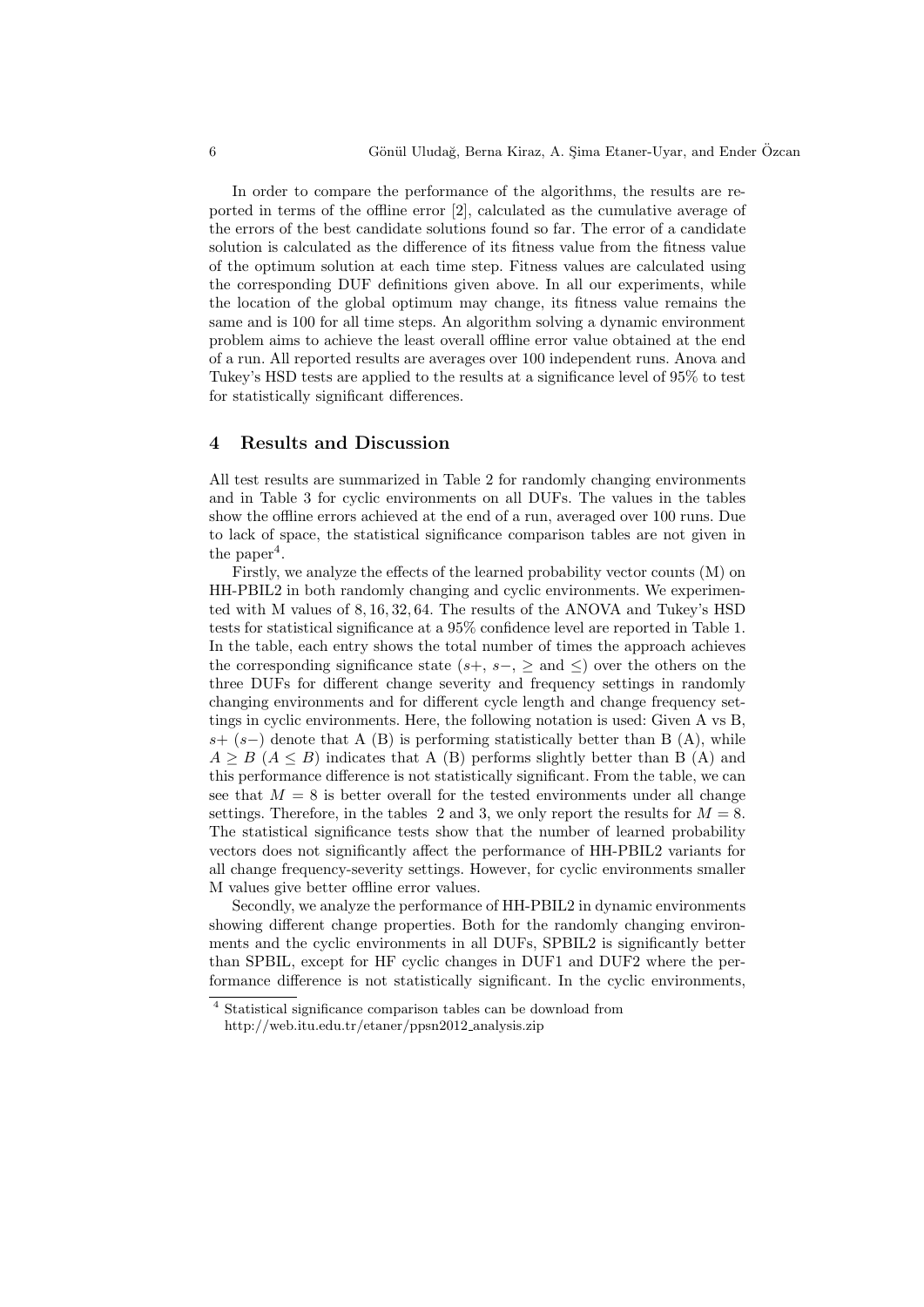RL-P2 is significantly better than RL-PF on average, SPBIL and SPBIL2 for all M values and change frequencies. In the randomly changing environments, for all HS and VHS severity settings RL-P2 is significantly better than RL-PF in all the DUFs. For the LS and MS severity settings, their performance differences are not statistically significant. However, statistically significant performance differences appear in favor of RL-P2 for these severity settings in MF and HF settings in all DUFs. In the randomly changing environments for all change severities (LS, MS, HS, VHS) at the HF frequency setting, RL-P2 is better than SPBIL2 and this performance difference is statistically significant. The same result is also observed for all change frequencies (LF, MF, HF) at the HS and VHS severity settings. For change frequency-severity combinations of LF and MF with LS and MS, SPBIL2 is significantly better than RL-P2.

To illustrate the tracking behavior of the approaches, in Figure 1 and Figure 2, sample plots for the error values of the generation best solution candidates versus the number of generations, for four consecutive environments after the third change on DUF2 are given. The plots show that for randomly changing environments, increased change severities result in significant differences between the algorithms in favor of HH-PBIL2 variants. Increased cycle lengths in cyclic environments have a similar effect on the algorithms. But as the frequency increases, the differences get smaller. Increased change frequencies have a similar effect on all approaches in the cyclic environments too.

**Table 1.** Overall (*s*+, *s−*, *≥* and *≤*) counts for *M* = 8*,* 16*,* 32*,* 64 in RL-PF and RL-P2

|      |     |     |     |     |     |     | RL-P2-8 RL-P2-16 RL-P2-32 RL-P2-64 RL-PF-8 RL-PF-16 RL-PF-32 RL-PF-64 |     |
|------|-----|-----|-----|-----|-----|-----|-----------------------------------------------------------------------|-----|
| $s+$ | 376 | 356 | 342 | 283 | 202 | 167 | 137                                                                   | 104 |
| $s-$ | 64  | 73  | 88  | 139 | 218 | 236 | 273                                                                   | 320 |
|      | 44  |     | 80  |     |     | 90  |                                                                       |     |
|      | 83  | 57  | 57  |     | חד  | 74  |                                                                       | 70  |

#### **5 Conclusion**

In this study, we investigated the performance of a bi-population framework that hybridizes a variant of population based incremental learning with a selection hyper-heuristic. The framework can combine any EDA based technique with any heuristic selection mechanism. In this study, a standard PBIL is hybridized with a reinforcement learning selection hyper-heuristic. To explore the generality of the proposed approach we performed experiments across environments exhibiting a range of different change dynamics on some well known benchmark functions for two generic approaches and our proposed approach. Previous studies indicate that stand-alone generic approaches are not sufficient to deal with different change dynamics. The results of the experiments in this study confirm this and show that the proposed approach exhibits good performance in all the tested change scenarios. This makes the proposed approach a solver which is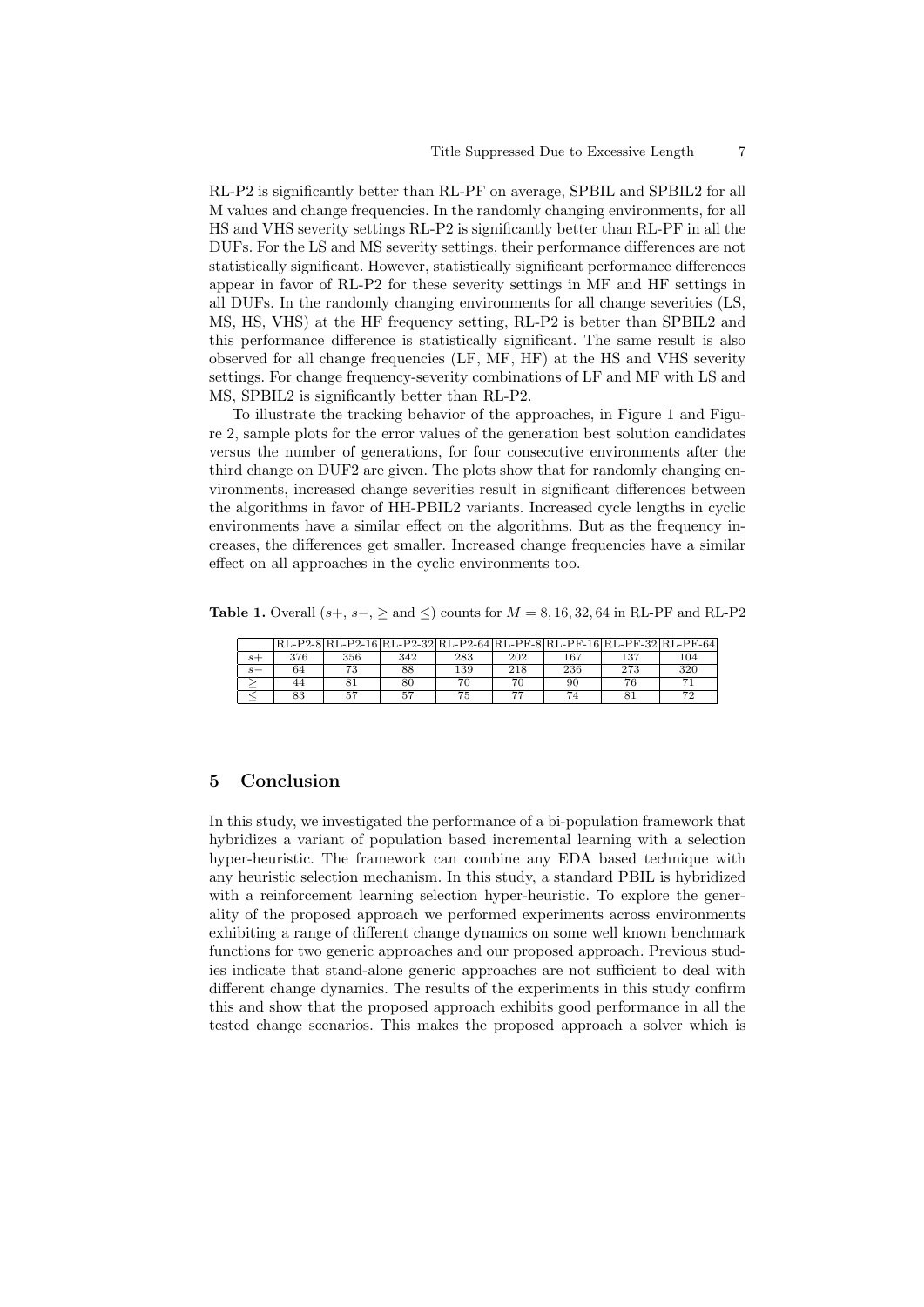| Alg.             | LF    |             |             |                               | $\overline{\text{MF}}$ |             |             |            | HF    |                           |                    |                    |
|------------------|-------|-------------|-------------|-------------------------------|------------------------|-------------|-------------|------------|-------|---------------------------|--------------------|--------------------|
|                  | LS    | МS          | $_{\rm HS}$ | VHS                           | LS                     | MS          | $_{\rm HS}$ | <b>VHS</b> | LS    | МS                        | $_{\rm HS}$        | VHS                |
| DUF1             |       |             |             |                               |                        |             |             |            |       |                           |                    |                    |
| $RL-PF$          | 4.22  | 8.12        | 9.02        | 9.22                          | 9.91                   | 16.74       | 20.58       | 22.06      | 27.91 | 32.13                     | 36.65              | 38.73              |
| $RL-P2$          | 4.24  | 8.15        | 7.23        | 4.25                          | 9.95                   | 16.73       | 14.39       | 12.55      | 26.95 | $\vert 29.67 \vert 33.17$ |                    | 35.12              |
| <b>SBIL</b>      | 4.11  | 7.91        | 16.72       | 21.76                         | 9.55                   | 16.08       | 26.73       | 30.45      | 28.00 | 33.84                     | 38.05              | 38.73              |
| SPBIL2           | 3.46  | 7.21        | 16.21       | 20.72                         | 9.05                   | 15.81       | 26.00       | 29.18      | 27.75 | 33.35                     | 37.23              | 38.12              |
| DUF2             |       |             |             |                               |                        |             |             |            |       |                           |                    |                    |
| $RL-PF$          | 9.28  | 19.26       | 19.14       | $15.05$                       | 21.23                  | 34.53       | 39.88       | 42.37      | 50.03 |                           | $56.56 \mid 63.43$ | $64.\overline{61}$ |
| $RL-P2$          | 9.28  | 19.16       |             | 18.52 13.39                   | 21.40                  | 34.37       | 30.48       | 29.00      |       |                           | 49.04 53.19 58.64  | 60.67              |
| <b>SPBIL</b>     | 9.00  | 18.42       | 38.86       | 45.88                         | 20.43                  | 34.48       | 51.51       | 54.83      | 52.30 | 60.45                     | 65.21              | 65.72              |
| SPBIL2           | 7.63  | 17.21       | 37.06       |                               | $43.15$   19.53 33.71  |             | 49.71       | 52.59      | 51.79 | 59.35                     | 64.07              | 64.57              |
| DUF <sub>3</sub> |       |             |             |                               |                        |             |             |            |       |                           |                    |                    |
| $RL-PF$          | 25.57 | 25.92       |             | $18.95 \mid 17.79 \mid 30.44$ |                        | 32.22       | 29.41       | 27.24      | 39.77 | 41.90                     | 44.42              | 42.90              |
| $RL-P2$          | 25.55 | 25.89       | 19.02       | 17.83                         | 30.41                  | 32.00 25.03 |             | 25.30      |       | 38.94 39.78 41.78         |                    | 40.00              |
| <b>SPBIL</b>     | 25.46 | 25.81       | 23.98       | 19.46                         | 30.12                  | 33.17       | 35.29       | 31.53      | 40.18 | 44.51                     | 47.18              | 45.94              |
| SPBIL2           |       | 25.00 25.26 | 23.19       | 18.52                         | 29.44                  | 32.38       | 34.36       | 30.71      | 39.48 | 43.65                     | 46.35              | 45.09              |

**Table 2.** Offline errors averaged over 100 runs, on the three DUFs for different change severity and frequency settings in randomly changing environments.

**Table 3.** Offline errors averaged over 100 runs, on the three DUFs for different cycle length and change frequency settings in cyclic environments.

| Alg.         |          | $_{\rm LF}$ |          |        | $\overline{\rm MF}$ |          | HF     |          |          |  |  |  |
|--------------|----------|-------------|----------|--------|---------------------|----------|--------|----------|----------|--|--|--|
|              | $CL = 2$ | $CL = 4$    | $CL = 8$ | $CL=2$ | $CL = 4$            | $CL = 8$ | $CL=2$ | $CL = 4$ | $CL = 8$ |  |  |  |
| DUF1         |          |             |          |        |                     |          |        |          |          |  |  |  |
| $RL-PF$      | 3.50     | 4.02        | 3.84     | 15.17  | 17.66               | 13.92    | 16.71  | 19.37    | 27.99    |  |  |  |
| $RL-P2$      | 0.17     | 0.17        | 0.17     | 1.80   | 2.13                | $1.93\,$ | 8.95   | 14.76    | 19.33    |  |  |  |
| SPBIL        | 10.19    | 16.51       | 15.84    | 13.20  | 22.43               | 24.13    | 15.79  | 26.23    | 28.42    |  |  |  |
| SPBIL2       | 9.08     | 15.73       | 15.29    | 10.73  | 21.05               | 23.08    | 16.24  | 26.20    | 28.19    |  |  |  |
| DUF2         |          |             |          |        |                     |          |        |          |          |  |  |  |
| $RL-PF$      | 2.18     | 2.06        | 2.58     | 14.38  | 22.72               | 19.81    | 27.29  | 36.27    | 47.93    |  |  |  |
| $RL-P2$      | 0.27     | 0.29        | 0.27     | 2.85   | 3.40                | 3.40     | 15.74  | 27.59    | 32.95    |  |  |  |
| <b>SPBIL</b> | 20.67    | 36.15       | 36.73    | 24.29  | 43.07               | 46.89    | 27.69  | 45.83    | 51.23    |  |  |  |
| SPBIL2       | 17.79    | 33.71       | 34.63    | 20.91  | 40.40               | 44.58    | 28.60  | 45.82    | 50.77    |  |  |  |
| DUF3         |          |             |          |        |                     |          |        |          |          |  |  |  |
| $RL-PF$      | 10.94    | 11.93       | 11.91    | 18.65  | 26.95               | 20.39    | 24.16  | 34.31    | 36.35    |  |  |  |
| $RL-P2$      | 10.53    | 11.58       | 11.57    | 12.99  | 14.35               | 14.21    | 17.51  | 29.35    | 27.79    |  |  |  |
| SPBIL        | 25.72    | 24.25       | 23.88    | 31.52  | 34.77               | 34.86    | 28.60  | 37.24    | 42.66    |  |  |  |
| SPBIL2       | 25.00    | 23.48       | 23.07    | 30.35  | 33.49               | 33.95    | 28.44  | 36.38    | 41.49    |  |  |  |

generalized enough to provide a good average performance over different types of dynamic environments. As future work, we will experiment with hybridizing other types of EDA based methods and heuristic selection mechanisms, as well as incorporate our approach into memory based techniques. The results are promising which promote further study.

**Acknowledgements** B. Kiraz is supported by TÜBİTAK 2211-National Scholarship Program for PhD students. The study is supported in part by EPSRC, grant EP/F033214/1 (The LANCS Initiative Postdoctoral Training Scheme).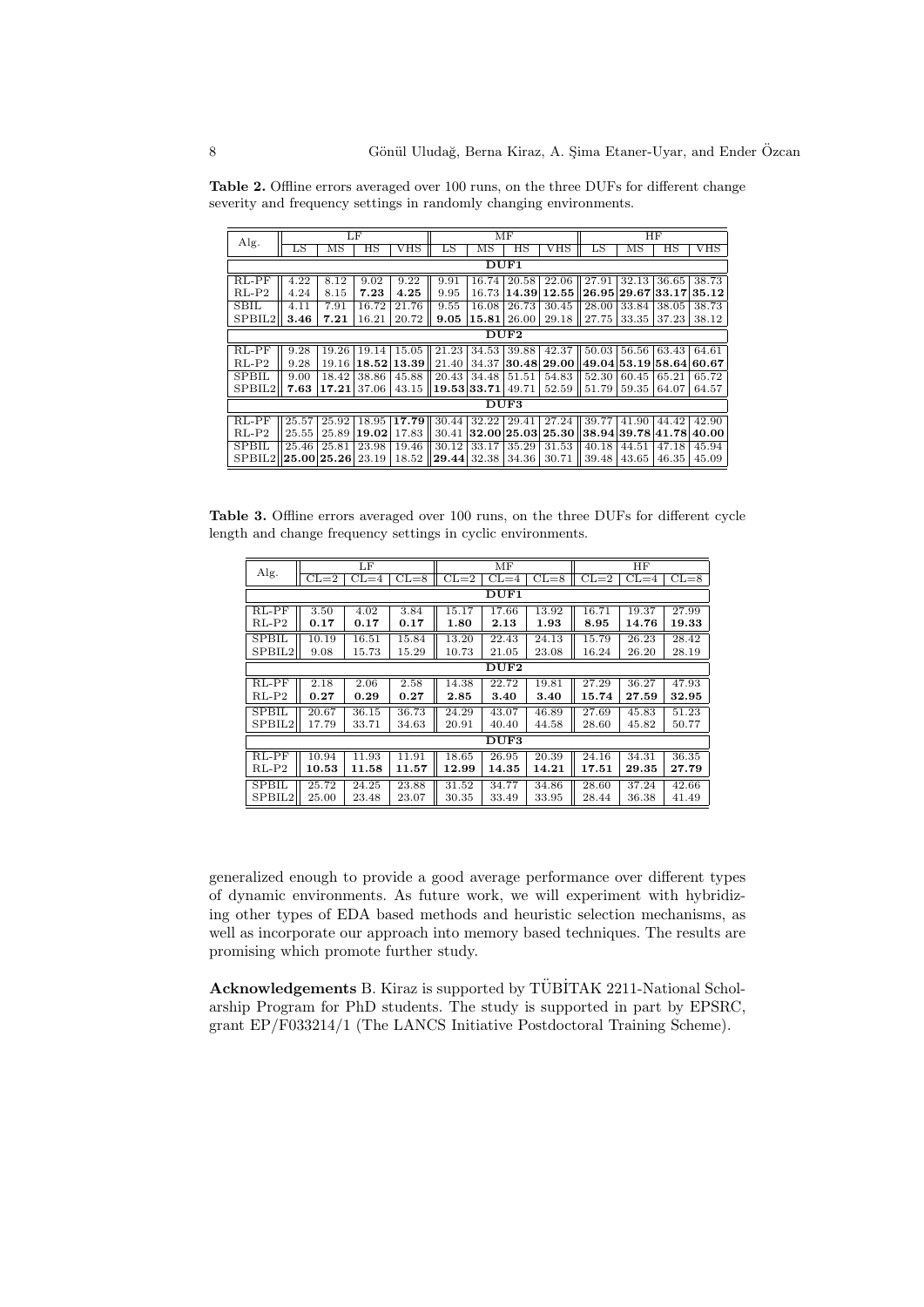

Fig. 1. Sample plots for the error values of the generation best solution candidates versus the number of generations for randomly changing environments based on fixed severity - HS- (first row) and based on fixed frequency -MF- (second row) settings.



**Fig. 2.** Sample plots for the error values of the generation best solution candidates versus the number of generations for cyclic changing environments based on fixed CL=4 (first row) and based on fixed frequency -MF- (second row) settings.